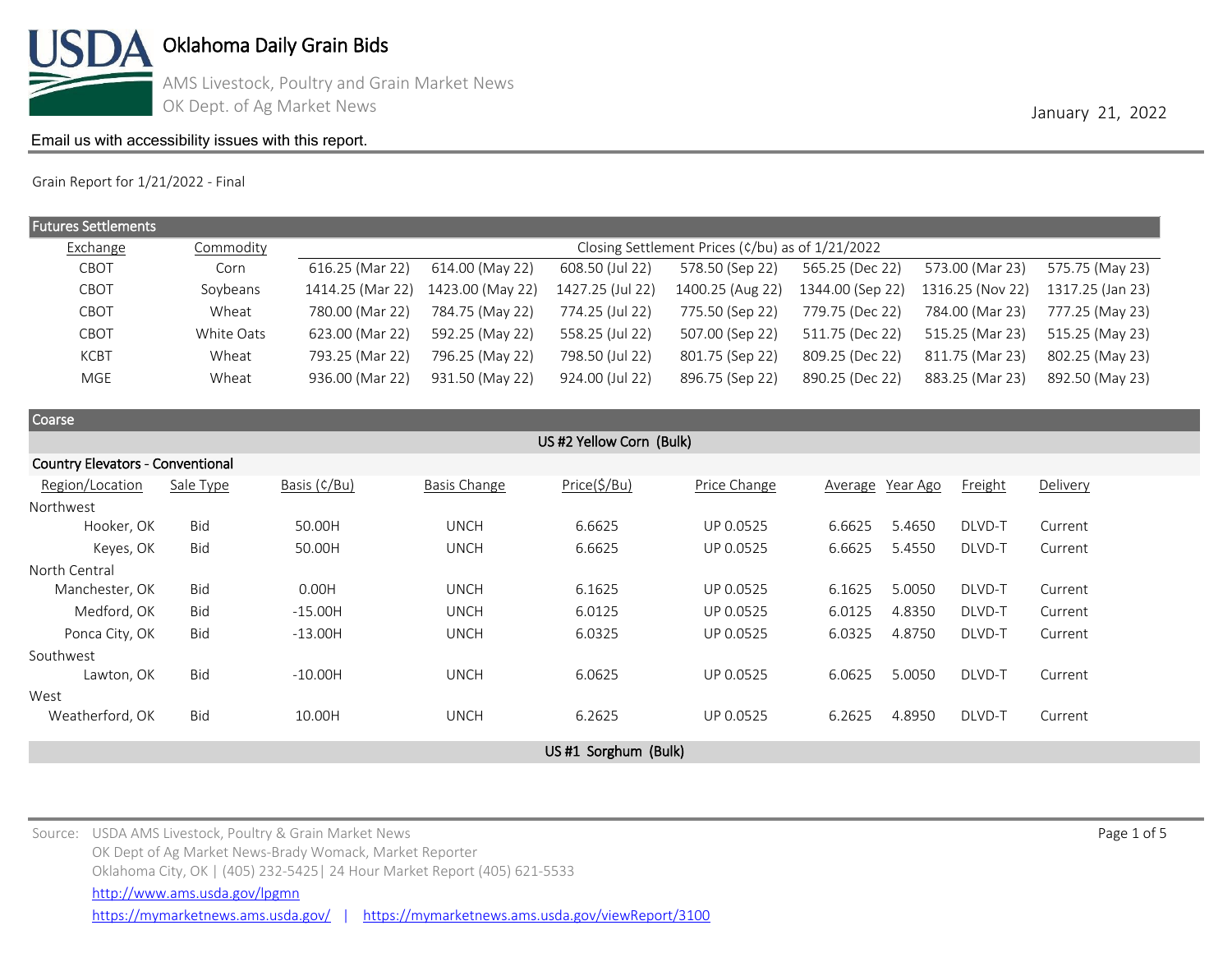

AMS Livestock, Poultry and Grain Market News OK Dept. of Ag Market News **January 21, 2022** 

### [Email us with accessibility issues with this report.](mailto:mars@ams.usda.gov?subjectNot%20able%20to%20access%20video%20auction%20report)

| <b>Country Elevators - Conventional</b> |            |              |                     |                      |              |                  |        |                |          |  |
|-----------------------------------------|------------|--------------|---------------------|----------------------|--------------|------------------|--------|----------------|----------|--|
| Region/Location                         | Sale Type  | Basis (¢/Bu) | <b>Basis Change</b> | Price(\$/Bu)         | Price Change | Average Year Ago |        | <b>Freight</b> | Delivery |  |
| Northwest                               |            |              |                     |                      |              |                  |        |                |          |  |
| Buffalo, OK                             | Bid        | $-10.00H$    | <b>UNCH</b>         | 6.0625               | UP 0.0525    | 6.0625           | 6.3050 | DLVD-T         | Current  |  |
| Hooker, OK                              | <b>Bid</b> | 12.00H       | <b>UNCH</b>         | 6.2825               | UP 0.0525    | 6.2825           | 6.3350 | DLVD-T         | Current  |  |
| Keyes, OK                               | <b>Bid</b> | 15.00H       | <b>UNCH</b>         | 6.3125               | UP 0.0525    | 6.3125           | 6.3550 | DLVD-T         | Current  |  |
| North Central                           |            |              |                     |                      |              |                  |        |                |          |  |
| Alva, OK                                | <b>Bid</b> | $-5.00H$     | <b>UNCH</b>         | 6.1125               | UP 0.0525    | 6.1125           | 6.4050 | DLVD-T         | Current  |  |
| Manchester, OK                          | Bid        | 0.00H        | <b>UNCH</b>         | 6.1625               | UP 0.0525    | 6.1625           | 6.5050 | DLVD-T         | Current  |  |
| Medford, OK                             | <b>Bid</b> | 0.00H        | <b>UNCH</b>         | 6.1625               | UP 0.0525    | 6.1625           | 6.5050 | DLVD-T         | Current  |  |
| Ponca City, OK                          | <b>Bid</b> | $-5.00H$     | <b>UNCH</b>         | 6.1125               | UP 0.0525    | 6.1125           | 6.4050 | DLVD-T         | Current  |  |
| Southwest                               |            |              |                     |                      |              |                  |        |                |          |  |
| Hobart, OK                              | <b>Bid</b> | $-40.00H$    | <b>UNCH</b>         | 5.7625               | UP 0.0525    | 5.7625           | 6.1550 | DLVD-T         | Current  |  |
| Lawton, OK                              | <b>Bid</b> | $-35.00H$    | <b>UNCH</b>         | 5.8125               | UP 0.0525    | 5.8125           | 6.1550 | DLVD-T         | Current  |  |
| West                                    |            |              |                     |                      |              |                  |        |                |          |  |
| Weatherford, OK                         | <b>Bid</b> | $-40.00H$    | <b>UNCH</b>         | 5.7625               | UP 0.0525    | 5.7625           | 6.1550 | DLVD-T         | Current  |  |
|                                         |            |              |                     | US#1 Soybeans (Bulk) |              |                  |        |                |          |  |
|                                         |            |              |                     |                      |              |                  |        |                |          |  |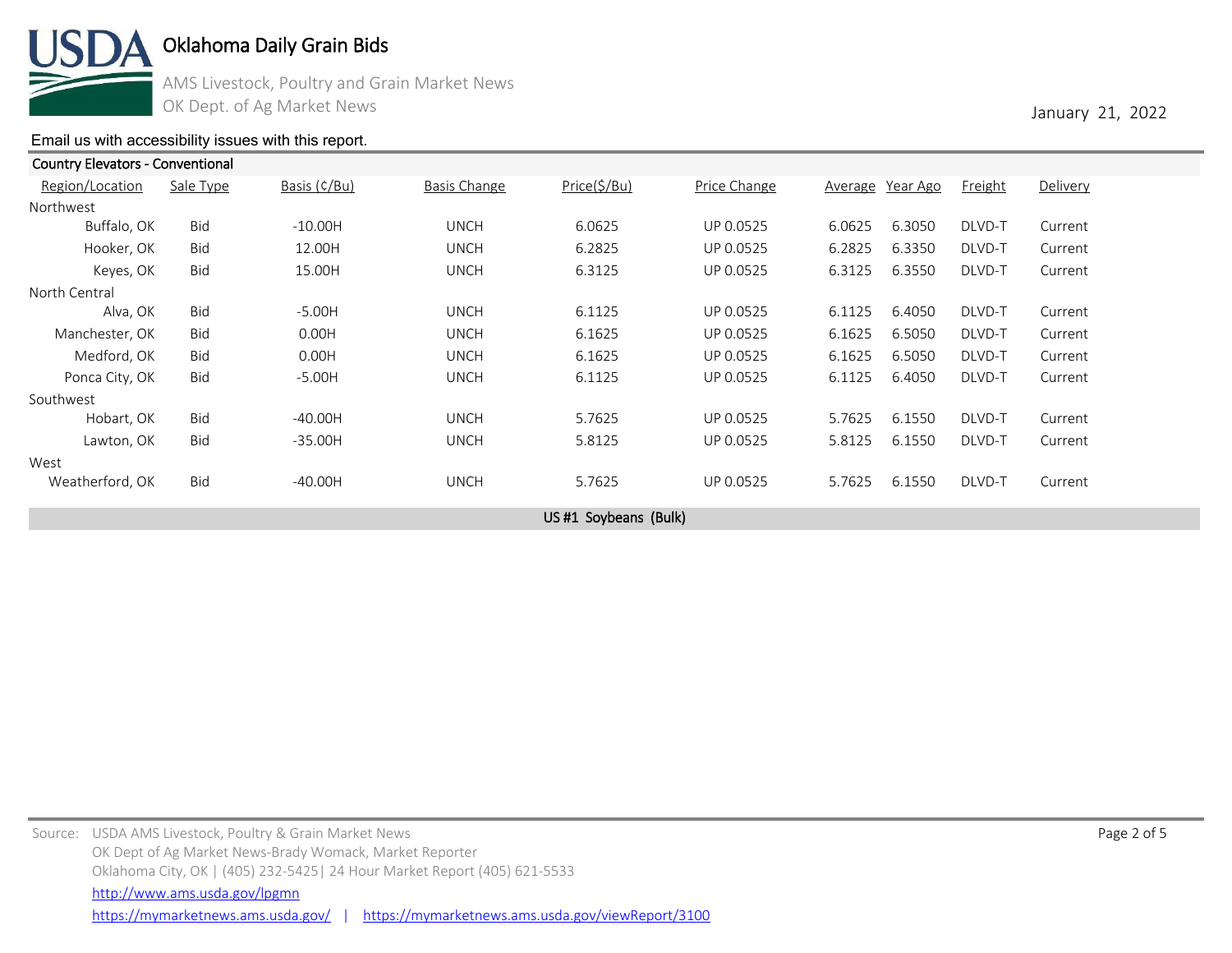

AMS Livestock, Poultry and Grain Market News OK Dept. of Ag Market News **January 21, 2022** 

### [Email us with accessibility issues with this report.](mailto:mars@ams.usda.gov?subjectNot%20able%20to%20access%20video%20auction%20report)

| <b>Country Elevators - Conventional</b> |            |              |              |              |              |                    |                |          |  |  |  |  |
|-----------------------------------------|------------|--------------|--------------|--------------|--------------|--------------------|----------------|----------|--|--|--|--|
| Region/Location                         | Sale Type  | Basis (¢/Bu) | Basis Change | Price(\$/Bu) | Price Change | Average Year Ago   | <b>Freight</b> | Delivery |  |  |  |  |
| Northwest                               |            |              |              |              |              |                    |                |          |  |  |  |  |
| Buffalo, OK                             | Bid        | $-90.00H$    | <b>UNCH</b>  | 13.2425      | DN 0.1150    | 13.2425 12.3875    | DLVD-T         | Current  |  |  |  |  |
| Hooker, OK                              | <b>Bid</b> | $-80.00H$    | <b>UNCH</b>  | 13.3425      | DN 0.1150    | 13.3425 12.2475    | DLVD-T         | Current  |  |  |  |  |
| Shattuck, OK                            | <b>Bid</b> | $-110.00H$   | <b>UNCH</b>  | 13.0425      | DN 0.1150    | 13.0425 12.4175    | DLVD-T         | Current  |  |  |  |  |
| North Central                           |            |              |              |              |              |                    |                |          |  |  |  |  |
| Alva. OK                                | <b>Bid</b> | $-70.00H$    | <b>UNCH</b>  | 13.4425      | DN 0.1150    | 13.4425 12.5275    | DLVD-T         | Current  |  |  |  |  |
| Manchester, OK                          | <b>Bid</b> | $-60.00H$    | <b>UNCH</b>  | 13.5425      | DN 0.1150    | 13.5425<br>12.6675 | DLVD-T         | Current  |  |  |  |  |
| Ponca City, OK                          | <b>Bid</b> | $-60.00H$    | <b>UNCH</b>  | 13.5425      | DN 0.1150    | 13.5425<br>12.6175 | DLVD-T         | Current  |  |  |  |  |
| West                                    |            |              |              |              |              |                    |                |          |  |  |  |  |
| Weatherford, OK                         | <b>Bid</b> | $-90.00H$    | <b>UNCH</b>  | 13.2425      | DN 0.1150    | 13.2425<br>12.3675 | DLVD-T         | Current  |  |  |  |  |
| Central                                 |            |              |              |              |              |                    |                |          |  |  |  |  |
| Stillwater, OK                          | <b>Bid</b> | $-58.00H$    | <b>UNCH</b>  | 13.5625      | DN 0.1150    | 12.6775<br>13.5625 | DLVD-T         | Current  |  |  |  |  |
|                                         |            |              |              |              |              |                    |                |          |  |  |  |  |

US #1 Hard Red Winter Wheat (Bulk)

| <b>Country Elevators - Conventional</b> |            |          |              |              |              |              |         |          |         |          |  |
|-----------------------------------------|------------|----------|--------------|--------------|--------------|--------------|---------|----------|---------|----------|--|
| Region/Location                         | Sale Type  | Protein  | Basis (¢/Bu) | Basis Change | Price(\$/Bu) | Price Change | Average | Year Ago | Freight | Delivery |  |
| Northwest                               |            |          |              |              |              |              |         |          |         |          |  |
| Buffalo, OK                             | <b>Bid</b> | Ordinary | $-43.00H$    | <b>UNCH</b>  | 7.5025       | DN 0.0325    | 7.5025  | 5.6925   | DLVD-T  | Current  |  |
| Cherokee, OK                            | <b>Bid</b> | Ordinary | $-38.00H$    | <b>UNCH</b>  | 7.5525       | DN 0.0325    | 7.5525  | 5.8125   | DLVD-T  | Current  |  |
| Hooker, OK                              | <b>Bid</b> | Ordinary | 2.00H        | <b>UNCH</b>  | 7.9525       | DN 0.0325    | 7.9525  | 5.8325   | DLVD-T  | Current  |  |
| Keyes, OK                               | Bid        | Ordinary | 5.00H        | <b>UNCH</b>  | 7.9825       | DN 0.0325    | 7.9825  | 5.8325   | DLVD-T  | Current  |  |
| North Central                           |            |          |              |              |              |              |         |          |         |          |  |
| Alva, OK                                | <b>Bid</b> | Ordinary | $-42.00H$    | <b>UNCH</b>  | 7.5125       | DN 0.0325    | 7.5125  | 5.8025   | DLVD-T  | Current  |  |
| Manchester, OK                          | <b>Bid</b> | Ordinary | $-35.00H$    | <b>UNCH</b>  | 7.5825       | DN 0.0325    | 7.5825  | 5.7825   | DLVD-T  | Current  |  |
| Medford, OK                             | <b>Bid</b> | Ordinary | $-32.00H$    | <b>UNCH</b>  | 7.6125       | DN 0.0325    | 7.6125  | 5.8225   | DLVD-T  | Current  |  |
| Perry, OK                               | <b>Bid</b> | Ordinary | $-32.00H$    | <b>UNCH</b>  | 7.6125       | DN 0.0325    | 7.6125  | 5.8225   | DLVD-T  | Current  |  |
| Ponca City, OK                          | <b>Bid</b> | Ordinary | $-37.00H$    | <b>UNCH</b>  | 7.5625       | DN 0.0325    | 7.5625  | 5.8025   | DLVD-T  | Current  |  |
| Southwest                               |            |          |              |              |              |              |         |          |         |          |  |
| Eldorado, OK                            | <b>Bid</b> | Ordinary | $-30.00H$    | <b>UNCH</b>  | 7.6325       | DN 0.0325    | 7.6325  | 5.9325   | DLVD-T  | Current  |  |
|                                         |            |          |              |              |              |              |         |          |         |          |  |

Source: USDA AMS Livestock, Poultry & Grain Market News Page 3 of 5 and the state of the state of the state of the state of the state of the state of the state of the state of the state of the state of the state of the sta OK Dept of Ag Market News-Brady Womack, Market Reporter

Oklahoma City, OK | (405) 232-5425| 24 Hour Market Report (405) 621-5533

<http://www.ams.usda.gov/lpgmn>

<https://mymarketnews.ams.usda.gov/> | <https://mymarketnews.ams.usda.gov/viewReport/3100>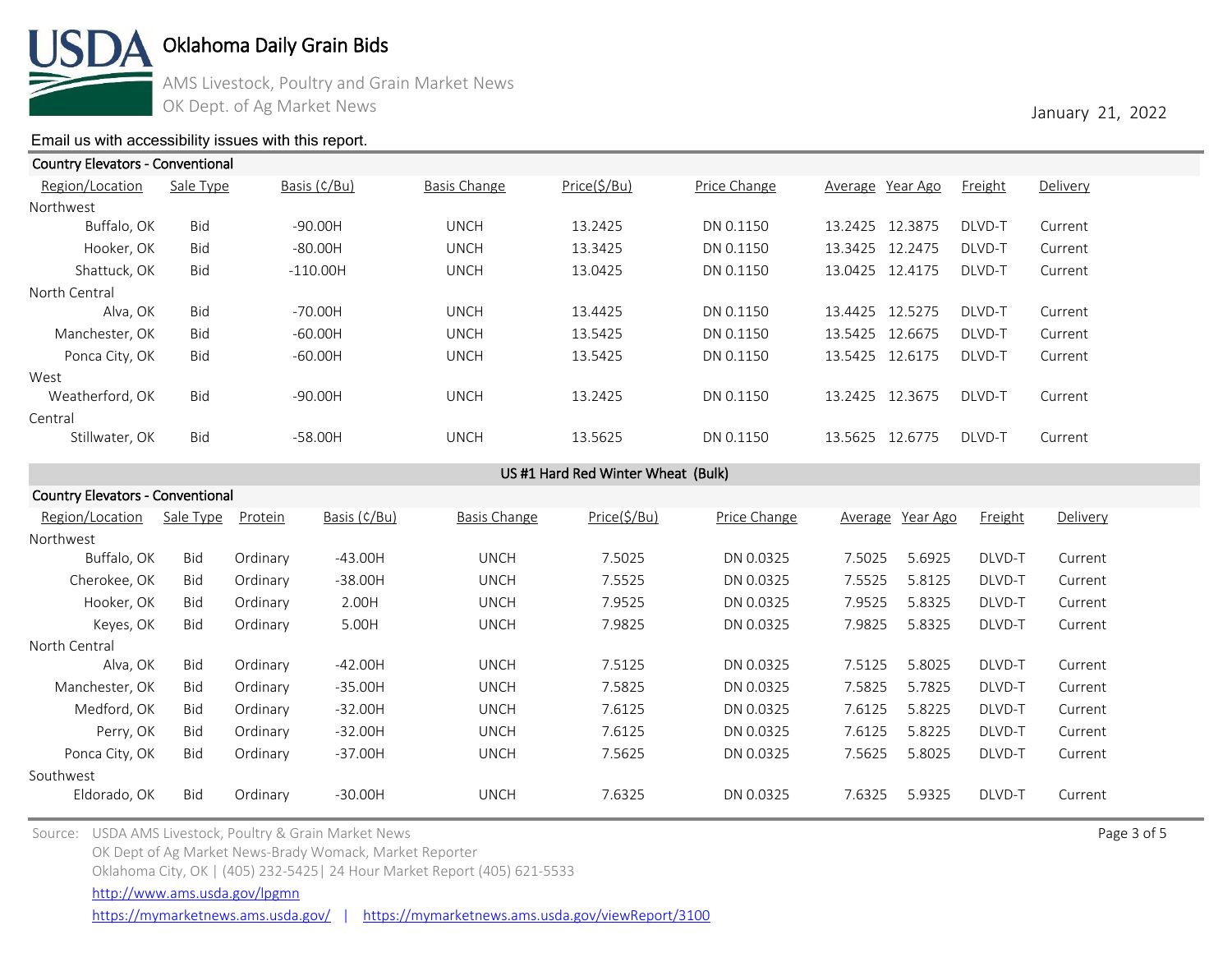

AMS Livestock, Poultry and Grain Market News OK Dept. of Ag Market News **January 21, 2022** 

#### [Email us with accessibility issues with this report.](mailto:mars@ams.usda.gov?subjectNot%20able%20to%20access%20video%20auction%20report)

| Hobart, OK Bid | Ordinary | -50.00H | UNCH        | 4325. ا | DN 0.0325 | 7.4325 5.8825 | DLVD-T | Current |
|----------------|----------|---------|-------------|---------|-----------|---------------|--------|---------|
| Lawton, OK Bid | Ordinarv | -49.00H | UNCH        | 7.4425  | DN 0.0325 | 7.4425 5.8325 | DLVD-T | Current |
| Temple, OK Bid | Ordinary | -49.00H | <b>UNCH</b> | 7.4425  | DN 0.0325 | 7.4425 5.8325 | DLVD-T | Current |
|                |          |         |             |         |           |               |        |         |

| Temple, OK                             | <b>Bid</b> | Ordinary | $-49.00H$    | <b>UNCH</b>         | 7.4425       | DN 0.0325    | 7.4425  | 5.8325   | DLVD-T  | Current  |
|----------------------------------------|------------|----------|--------------|---------------------|--------------|--------------|---------|----------|---------|----------|
| South Central                          |            |          |              |                     |              |              |         |          |         |          |
| Davis, OK                              | Bid        | Ordinary | $-50.00H$    | <b>UNCH</b>         | 7.4325       | DN 0.0325    | 7.4325  | 5.6425   | DLVD-T  | Current  |
| West                                   |            |          |              |                     |              |              |         |          |         |          |
| Clinton, OK                            | Bid        | Ordinary | $-50.00H$    | <b>UNCH</b>         | 7.4325       | DN 0.0325    | 7.4325  | 5.8325   | DLVD-T  | Current  |
| Geary, OK                              | Bid        | Ordinary | $-35.00N$    | <b>UNCH</b>         | 7.6350       | DN 0.0300    | 7.6350  |          | DLVD-T  | Current  |
| Okeene, OK                             | <b>Bid</b> | Ordinary | $-45.00H$    | <b>UNCH</b>         | 7.4825       | DN 0.0325    | 7.4825  | 5.8225   | DLVD-T  | Current  |
| Watonga, OK                            | Bid        | Ordinary | $-35.00N$    | <b>UNCH</b>         | 7.6350       | DN 0.0300    | 7.6350  |          | DLVD-T  | Current  |
| Weatherford, OK                        | <b>Bid</b> | Ordinary | $-50.00H$    | <b>UNCH</b>         | 7.4325       | DN 0.0325    | 7.4325  | 5.8325   | DLVD-T  | Current  |
| Central                                |            |          |              |                     |              |              |         |          |         |          |
| Banner, OK                             | Bid        | Ordinary | $-41.00H$    | <b>UNCH</b>         | 7.5225       | DN 0.0325    | 7.5225  | 5.8325   | DLVD-T  | Current  |
| El Reno, OK                            | <b>Bid</b> | Ordinary | $-45.00H$    | <b>UNCH</b>         | 7.4825       | DN 0.0325    | 7.4825  | 5.8225   | DLVD-T  | Current  |
| Okarche, OK                            | Bid        | Ordinary | $-45.00H$    | <b>UNCH</b>         | 7.4825       | DN 0.0325    | 7.4825  | 5.8225   | DLVD-T  | Current  |
| Stillwater, OK                         | Bid        | Ordinary | $-32.00H$    | <b>UNCH</b>         | 7.6125       | DN 0.0325    | 7.6125  | 5.8225   | DLVD-T  | Current  |
| <b>Export Elevators - Conventional</b> |            |          |              |                     |              |              |         |          |         |          |
| Region/Location                        | Sale Type  | Protein  | Basis (¢/Bu) | <b>Basis Change</b> | Price(\$/Bu) | Price Change | Average | Year Ago | Freight | Delivery |
| Gulf Coast Ports - TX                  |            |          |              |                     |              |              |         |          |         |          |
| Enid, OK                               | <b>Bid</b> | Ordinary | 110.00H      | <b>UNCH</b>         | 9.0325       | DN 0.0325    | 9.0325  | 7.2325   | DLVD-T  | Current  |

Frederick, OK Bid Ordinary -45.00H UNCH 7.4825 DN 0.0325 7.4825 5.8325 DLVD-T Current

Explanatory Notes:

Price & Basis Values quoted are for Current Delivery, unless otherwise noted.

CBOT/KCBT/MGE Trade month symbols: F January; G February; H March; J April; K May; M June; N July; Q August; U September; V October; X November; Z December.

#### Freight Codes:

Source: USDA AMS Livestock, Poultry & Grain Market News Page 4 of 5 and the state of the state of the state of the state of the state of the state of the state of the state of the state of the state of the state of the sta OK Dept of Ag Market News-Brady Womack, Market Reporter Oklahoma City, OK | (405) 232-5425| 24 Hour Market Report (405) 621-5533 <https://mymarketnews.ams.usda.gov/> | <https://mymarketnews.ams.usda.gov/viewReport/3100> <http://www.ams.usda.gov/lpgmn>